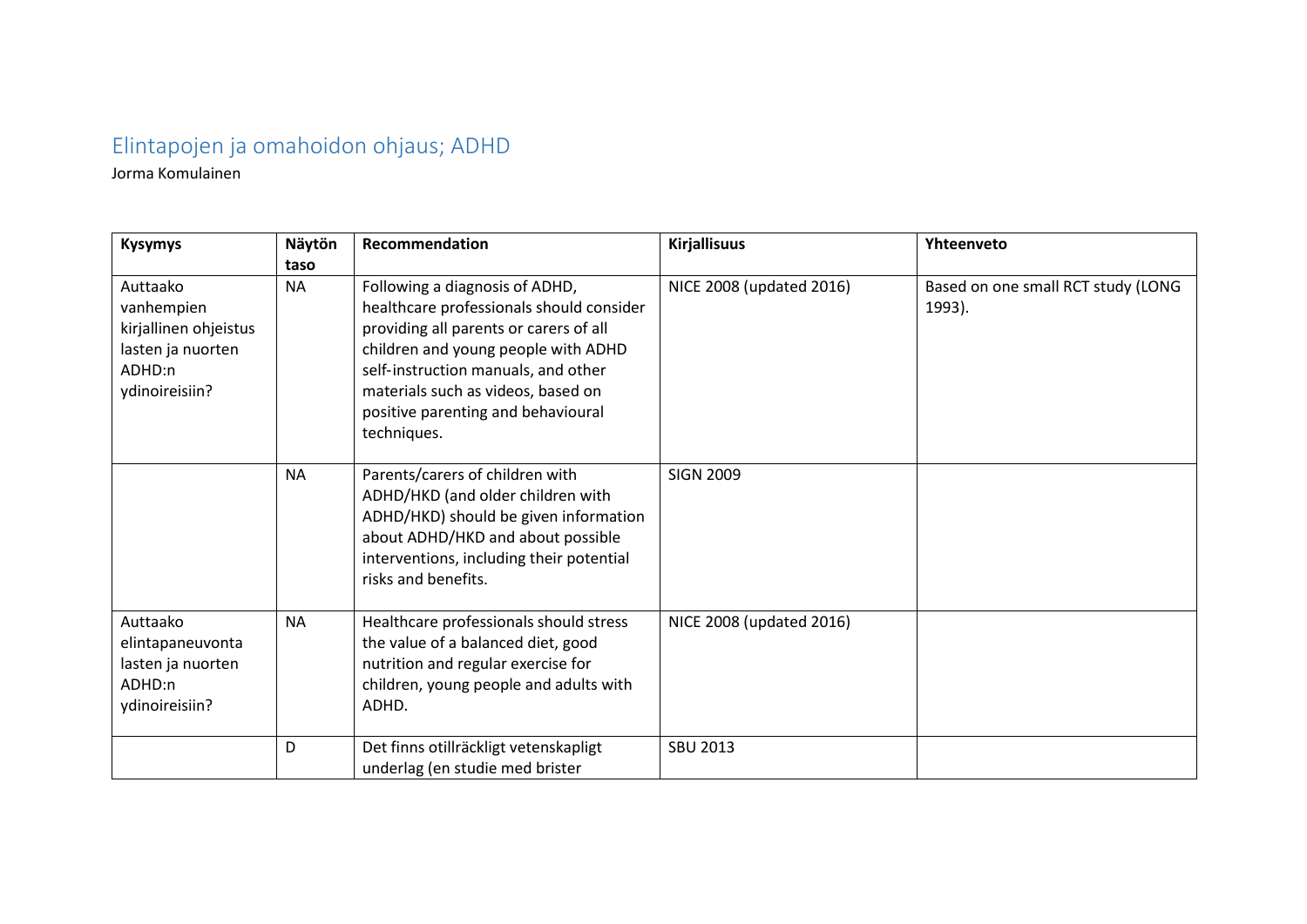|                                                                           |   | i studiekvalitet, överförbarhet och<br>precision) för att specialkost (ris,<br>kött, grönsaker, päron och vatten) ger<br>bättre effekt än hälsosam normalkost<br>för barn med ADHD, mätt som<br>kärnsymtom med ADHD<br>Rating Scale (ADHD-RS) och Abbreviated<br><b>Conners' Rating Scale</b><br>(ACS). Det går heller inte att uttala sig om<br>risker och biverkningar.                            |                          |  |
|---------------------------------------------------------------------------|---|------------------------------------------------------------------------------------------------------------------------------------------------------------------------------------------------------------------------------------------------------------------------------------------------------------------------------------------------------------------------------------------------------|--------------------------|--|
| Auttaako ADHD-<br>valmennus lasten ja<br>nuorten ADHD:n<br>ydinoireisiin? | D | Det finns otillräckligt vetenskapligt<br>underlag (en studie med brister<br>i studiekvalitet, överförbarhet och<br>precision) för att bedöma om<br>kombinationen av social<br>färdighetsträning och föräldraträning<br>som tillägg till sedvanlig vård ger bättre<br>effekt än endast sedvanlig vård på<br>kärnsymtom vid ADHD. Det går heller<br>inte att uttala sig om risker och<br>biverkningar. | <b>SBU 2013</b>          |  |
|                                                                           |   | Healthcare professionals should offer<br>parents or carers of pre-school children<br>with ADHD a referral to a<br>parent-training/education programme as<br>the first-line treatment if the parents or<br>carers have not already attended such a<br>programme or the programme has had a<br>limited effect.<br>Group-based parent-training/education<br>programmes, developed for the               | NICE 2008 (updated 2016) |  |